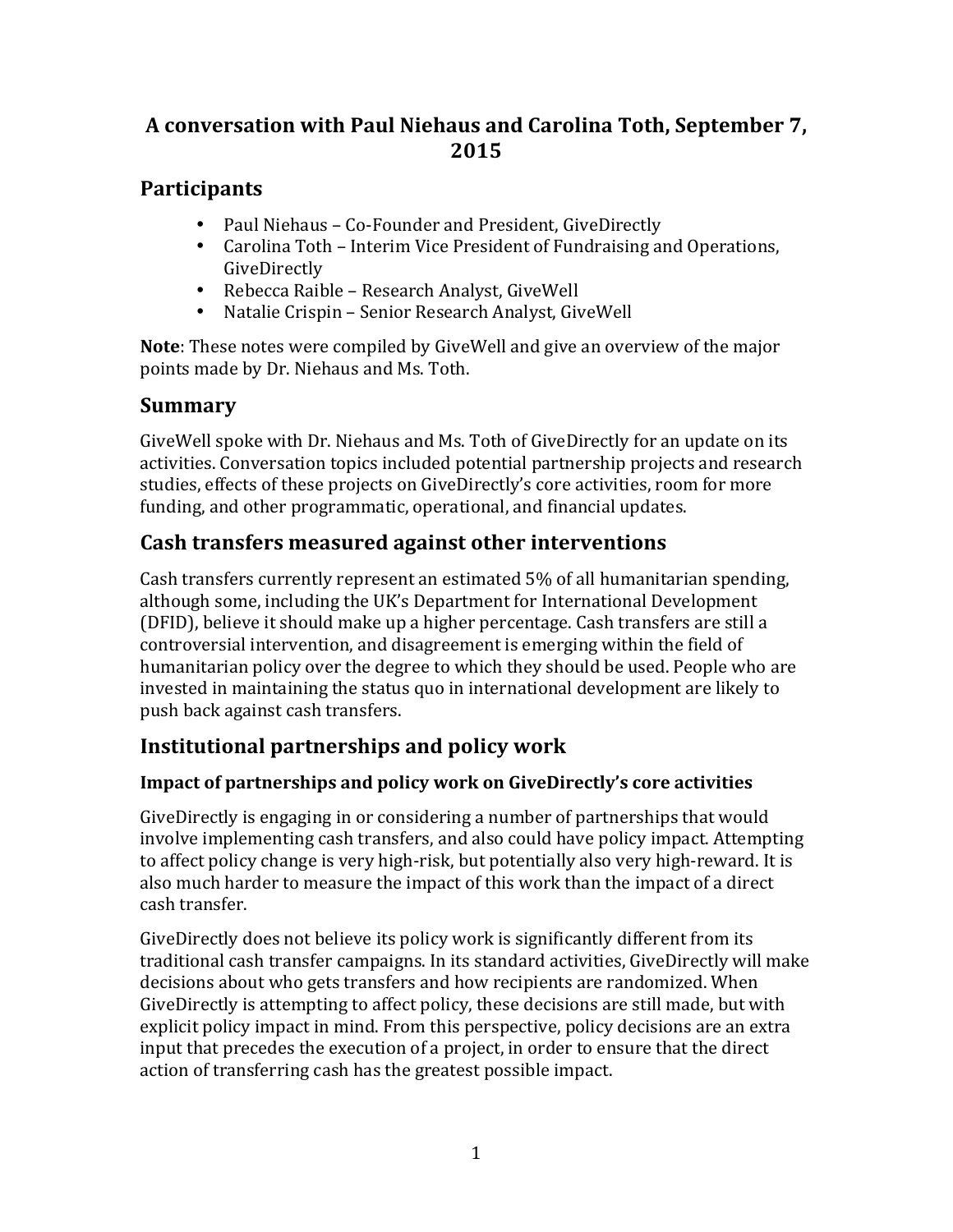Regardless of its policy work, GiveDirectly intends to maintain its current level of cost-effectiveness by delivering 90 or 91 cents of each donated dollar directly to transfer recipients, which remains the minimum impact of the organization's activities. An indirect effect of increased funding for GiveDirectly's cash transfer programming, as well as increased positive media coverage, has been an increase in resources for GiveDirectly to invest in policy work.

#### **Funding structure**

For any large institutional partnership, GiveDirectly pursues a 50/50 split of the costs—GiveDirectly or GiveDirectly's funders contributing money to the project increases the probability that a large institutional funder would contribute as well.

#### **Allocation of time by GiveDirectly management**

Ms. Toth estimates that Dr. Niehaus spends no more than 50% of his time on institutional partnerships and believes that this is the area of GiveDirectly's work where the marginal value of his time is currently highest. Progress on partnerships with large organizations tends to be slow, as they require approvals from several people.

### **Criteria for participation in partnerships**

To decide whether to participate in a collaborative project, GiveDirectly must weigh benefits against costs. Many partnerships would incur fixed costs of moving to a new location or finding logistical solutions in a new area, as well as other risks and uncertainties. Potential benefits could be changing policy or changing mindset among a group of people. In particular, GiveDirectly considers the counterfactual question of what might happen if it decided not to pursue the project.

For example, in one potential partnership that GiveDirectly ultimately decided not to pursue, the planned study already included a cash transfer arm as a benchmark, and GiveDirectly felt that it would add little value by acting as the implementing partner. GiveDirectly decided to limit its role to providing advice on how to design the transfers.

Another partnership GiveDirectly explored was working with two large multilateral organizations to set up a comparison between cash transfers and cows in one country. GiveDirectly believed that while the potential for impact on government policy and recipient outcomes was high, the risks of moving into an unfamiliar area and using unfamiliar payment systems were too great. It was also unclear whether a large enough sample could be assembled for the cash transfer arm to constitute a scientifically credible study.

#### **Work with DFID**

DFID invited members of GiveDirectly's board to participate in a panel discussion about the role of cash transfers in humanitarian aid. However, it is hard to predict what kind of impact on policy might result from the panel's findings.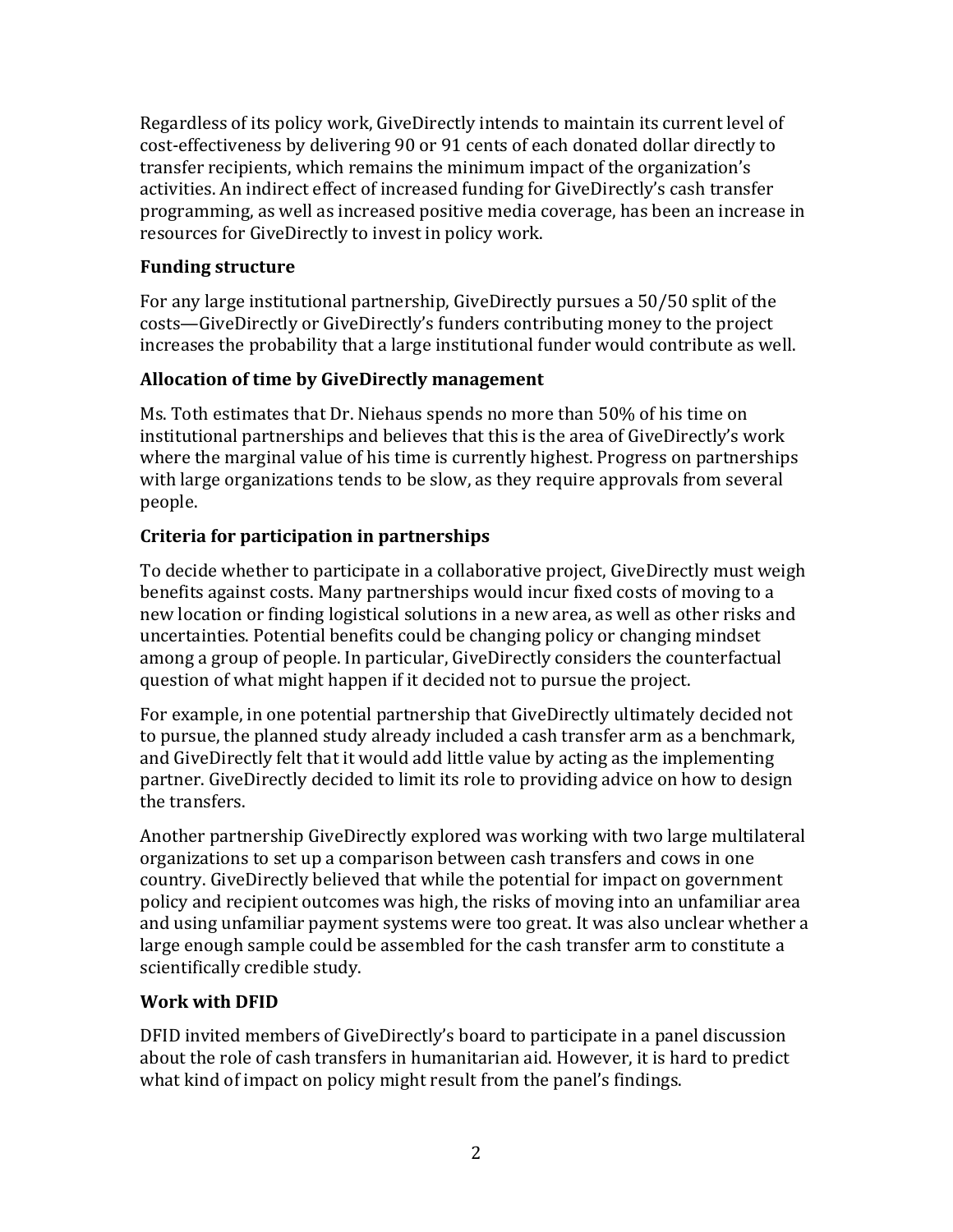### **Benchmarking initiative**

GiveDirectly has had conversations with a non-profit that runs evaluations of aid programs about how to promote more head-to-head comparisons between cash transfers and other interventions. An informal poll among lead researchers of the non-profit's ongoing studies indicated a high level of interest in incorporating cash transfer arms. GiveDirectly likely would not undertake the work of setting up cash arms for studies due to the high costs involved, but in many places there are incountry implementing partners that could execute a cash transfer arm if they had the necessary funding.

GiveDirectly would like to learn whether grantmaking organizations would be interested in funding the addition of cash transfer arms to studies. However, it would not itself fund other organizations to do this. GiveDirectly intentionally does not regrant to other organizations because the process of evaluating sub-grantees would require a huge investment of resources that GiveDirectly is not currently willing to dedicate and that would reduce efficiency.

# **Financial updates**

#### **Room for more funding**

#### *Field directors' cash transfer capacity*

GiveDirectly believes that its field directors in Kenya and Uganda will each have a cash transfer capacity of \$17.25 million in budget year 2016 (this does not include January and February of 2016, which belong to budget year 2015). GiveDirectly is hiring a flexible field director (i.e., one who works on a variety of projects in multiple countries), Eric Friedman, who will start at the end of September.

#### *Future hiring opportunities*

Hiring new field directors would not be a challenge for GiveDirectly. If it had more funds to distribute via cash transfers, it would hire more field directors and thus raise its capacity significantly. GiveDirectly's COO, Piali Mukhopadhyay, has the capacity to manage five field directors.

Hiring more junior staff also presents no obstacles, as unemployment in the countries where GiveDirectly works is high. Hiring for these positions might take a month or two of the field directors' time.

#### *Projected use of Good Ventures funding*

GiveDirectly now has \$25 million from Good Ventures, as well as some funds raised in the last couple of months, in unbudgeted funds. GiveDirectly would like to fully explore the possibility of finding matching funds for the Good Ventures grant before committing the Good Ventures funds to cash transfers. Once GiveDirectly has a better sense of the likelihood of securing matching funds and the pros and cons of such an arrangement, it will start to consider using the Good Ventures funding unmatched. It is possible, but somewhat unlikely, that GiveDirectly will find a large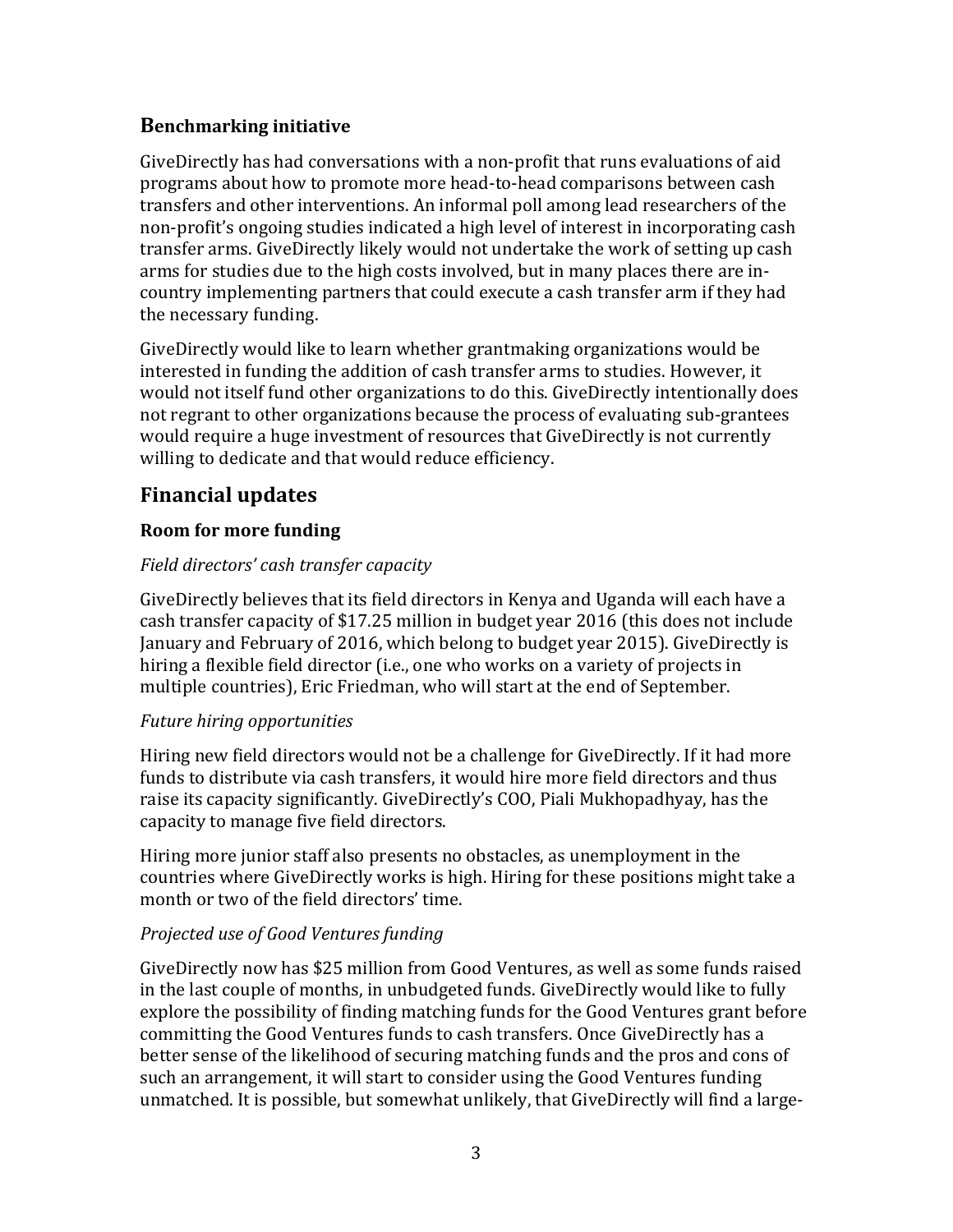scale matching partnership very quickly. A more realistic outcome is that the search for a matching donor will extend through 2016 and beyond, which means that GiveDirectly would not use any of the Good Ventures funding in 2016.

#### **Effect of inflation on transfer sizes**

#### *Background*

A few years ago, Kenya experienced a very sharp rise in inflation  $(25-30\%$  in 2011), which reduced the value of the transfers GiveDirectly distributed.

Until recently, the transfer size had been pegged to an amount in Kenyan shillings (KES) or Ugandan shillings, equal to about  $$1,000$  based on 2011 exchange rates, and was held constant at that amount. As a result, the transfers in Kenya have decreased in value along with the KES, which has masked GiveDirectly's efficiency gains since 2011, as its costs (such as wages and transportation costs) were increasing due to inflation while the size of the transfers was not.

### *Adjusting transfer sizes for inflation*

GiveDirectly's board has thus decided to raise the amount of the transfers in Kenya by about 30%. Transfer amounts will be indexed for inflation going forward based on regular reevaluations of the inflation rate, which will likely take place every six months when the budget is refreshed. Transfers that have already been committed to recipients will not change; Kenyan recipients who were told in January 2015 that they would receive KES80,000 will still receive that amount. Recipients currently being enrolled, however, will receive about KES110,000. The historical record of GiveDirectly's transfers will not change, as the funds represented by those transfers have already been committed.

In Uganda, the opposite effect has been observed, so that the value of the Uganda transfers is equivalent to about \$850 or \$900.

# *Reasons for delay on adjusting for inflation*

GiveDirectly was aware of the inflation problem in 2011, but did not address the issue at the time. GiveDirectly also mistakenly thought the rate of inflation would be about  $2-5\%$ , which was much less than the actual rate. In addition, in 2011, all of GiveDirectly's programs were operating on the stop–start model, so there was more uncertainty around the future of its programs and less focus on long-term trends. The current rolling model in Kenya has brought a shift in mentality, which helped lead to the decision to adjust for inflation.

# *Policy on foreign bank holdings*

To protect against foreign exchange risk, GiveDirectly's policy is to only hold funds within a country if they have been committed to transfers; other budgeted liabilities are currently retained in U.S. bank accounts. However, GiveDirectly is now debating whether to increase the amount it holds in foreign currency to an amount equal to a six-month budget. This would provide a hedge against foreign exchange risk and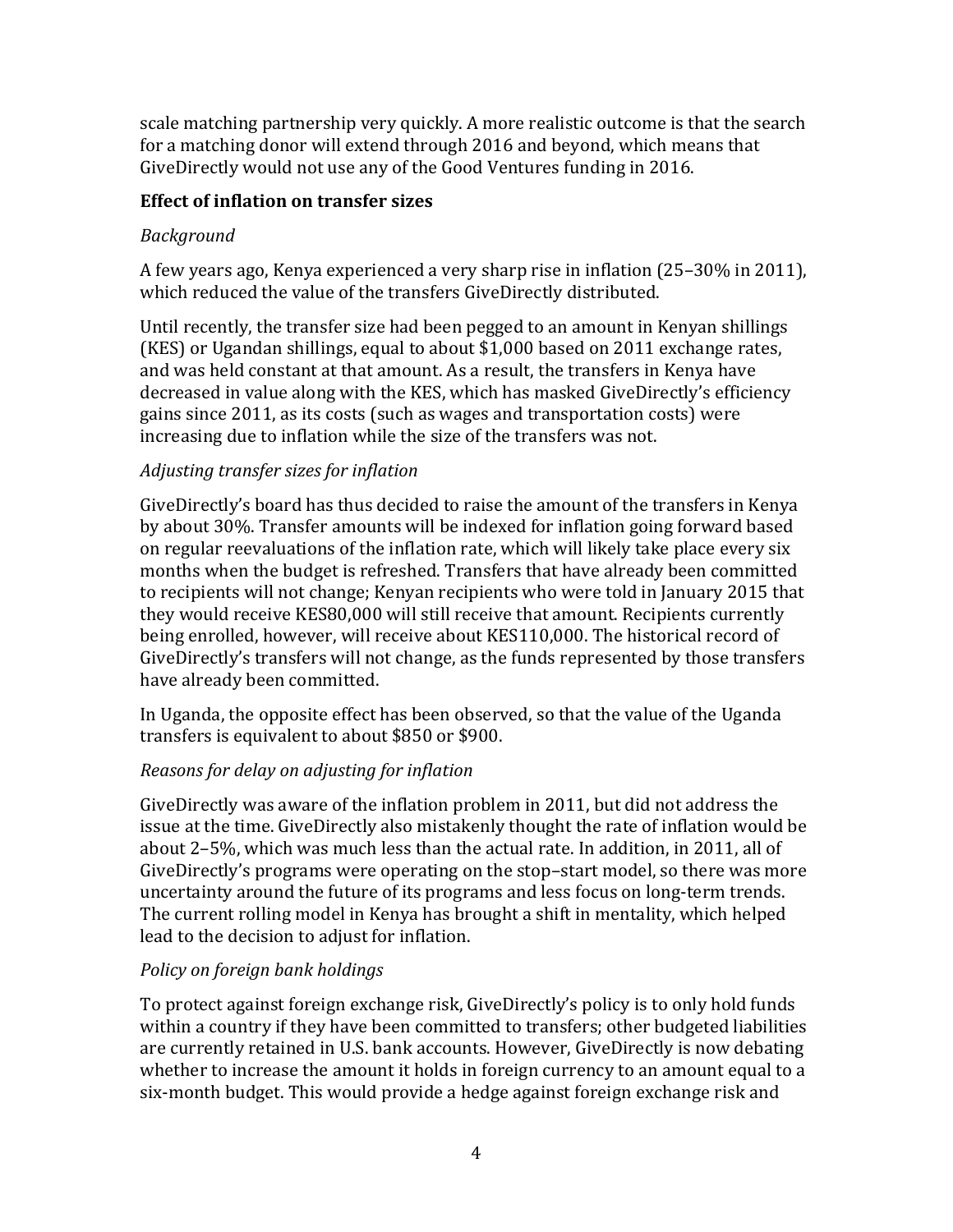some protection against deflation or inflation, but it would also result in greater bank risk. A six-month budget for GiveDirectly is currently \$10-15 million, which is a large sum to entrust to a foreign bank, and GiveDirectly does not yet have an adequate understanding of Kenyan bank risk to make this decision.

#### **Setting efficiency targets for each campaign**

In the past, GiveDirectly did not explicitly set efficiency targets for each campaign. Its target was consistently  $91\%$ , which represented approximately the efficiency level it had already achieved. GiveDirectly's goal at the time was to maintain that level of efficiency as it built up its program infrastructure. In Uganda, efficiency targets have typically been lower because GiveDirectly's costs in Uganda were higher at the beginning of its operations there.

The most recent efficiency targets were determined during the budgeting process. The person who creates the budget for a country (usually the country's field director) looks at the costs, determines how many field officers are needed and by how much their salaries should be increased, and calculates the target efficiency based on these numbers.

# **Program updates**

# **Uganda**

# *Funding for October 2015–February 2016 campaign*

GiveDirectly plans to begin enrolling recipients for a discrete campaign in Uganda in October and November 2015. The \$4.5 million GiveDirectly currently has is enough to fund enrollment through February 2016; for any enrollments beyond that, more funding would be required. If GiveDirectly has enough funding to transition Uganda to a rolling model, it will incorporate the discrete campaign into a rolling campaign. If it does not get enough funding, it will end its program in Uganda, though GiveDirectly considers this an unlikely outcome.

# *Enrollment*

GiveDirectly is currently trying to secure government approval for all 7.3 million households in Uganda to participate in its cash transfer programs. However, if this does not happen, GiveDirectly would still be able to continue enrolling recipients in Uganda for a couple of years, as Bukedea District alone contains approximately 27,000 households.

#### *Mobile money partnership*

GiveDirectly is testing a new partnership with Centenary Bank in Uganda to distribute its transfers, and is also conducting a pilot to test a distributed cashout model with its current partner, mobile provider MTN. A distributed cashout model allows recipients to withdraw their cash from any MTN agent at any time; under a payday model, recipients are told to assemble at a certain place and time to withdraw their cash. GiveDirectly believes that using distributed cashouts where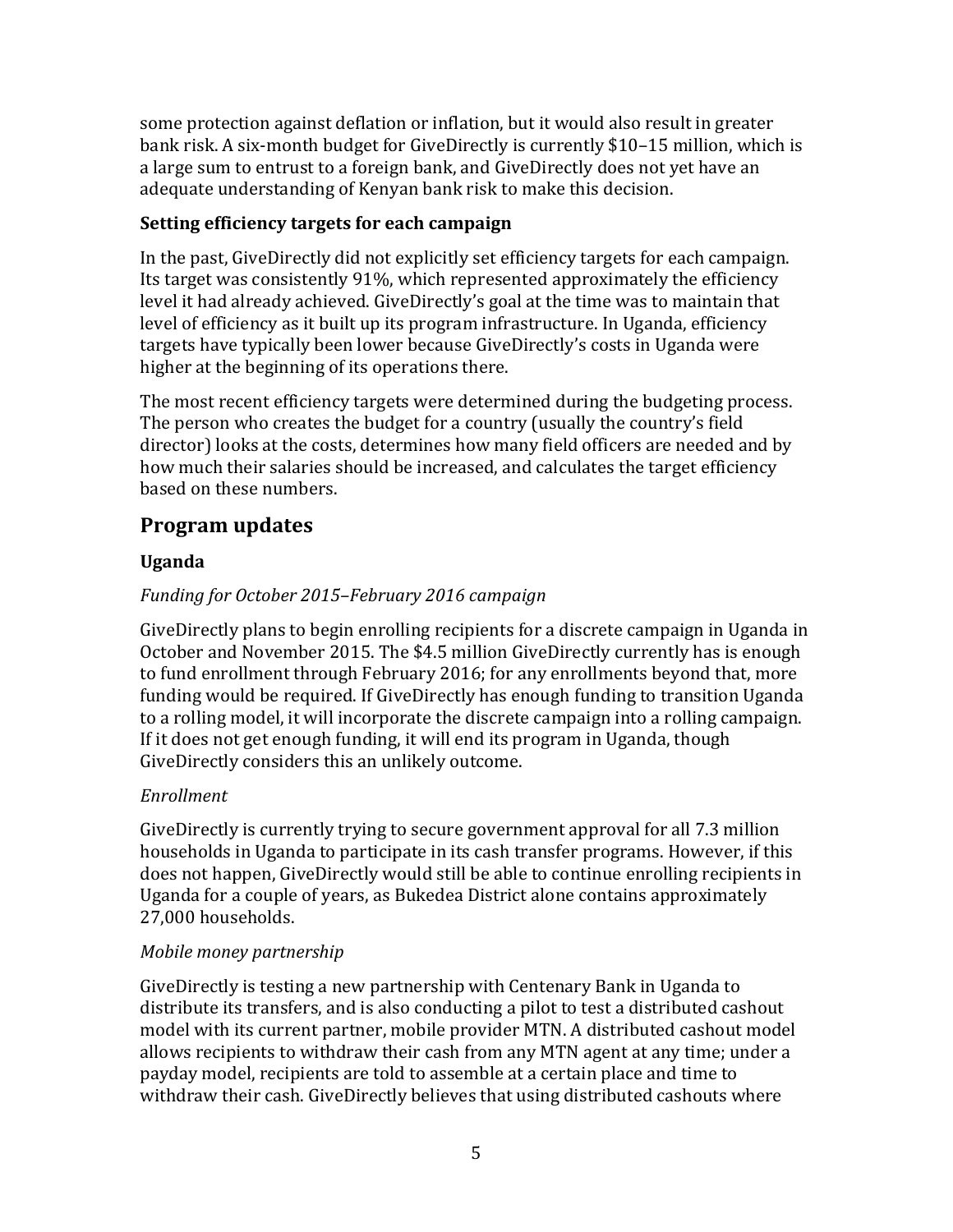possible is preferred. In Uganda, MTN is the mobile provider with the broadest distribution network, making it GiveDirectly's preferred partner.

Previously GiveDirectly thought that a distributed cashout model would not be feasible in Uganda, as cell phone penetration is limited and recipients would have to travel long distances to reach mobile agents. This is why programs in Uganda began under a payday model. GiveDirectly is now trying to improve the effectiveness of the distributed cashout model in Uganda by communicating extensively with recipients about where agents are located.

#### **Kenya**

### *Enrollment*

GiveDirectly has nearly exhausted its ability to enroll households in Siaya County, although it would be possible to treat the control group in Siaya from the General Equilibrium  $(GE)$  study. The control households make up slightly less than half the eligible households in Siaya. However, GiveDirectly wants to maintain the Siaya control group as a control for long-term follow-up purposes, and it does not anticipate problems getting further approvals from the Kenyan government for work elsewhere.

GiveDirectly has county-level approval to enroll approximately 70,000 more households in Kenya, the vast majority in Homa Bay County, but still needs approval from some specific districts before it can begin operating in them. However, previous approval for a district in Homa Bay County took only a few days to secure, so this should not be a barrier going forward.

# **Rwanda**

GiveDirectly will soon begin a \$4 million study comparing cash transfers to other interventions in Rwanda. The study is funded by Google.org and a bilateral aid agency. GiveDirectly's funding partners have provided a list of potential programs against which to benchmark cash transfers. GiveDirectly is now narrowing down the list to the options that make most sense as a basis for comparison. In about two months, GiveDirectly expects to have more details about the study design and which program will be compared to cash transfers.

In the future, GiveDirectly may invest its own funding in Rwanda for other cash transfer campaigns, but this depends largely on the total amount of funding it receives and on how GiveDirectly's work in Rwanda progresses.

# **Modified criteria for eligibility**

The presence of a thatched roof on a household's dwelling will continue to serve as a proxy test for extreme poverty whenever GiveDirectly enters a new area. However, GiveDirectly is exploring other tests to see whether they perform better at targeting households for cash transfers. In Homa Bay County, thatch is not commonly used, so a different proxy means test is needed.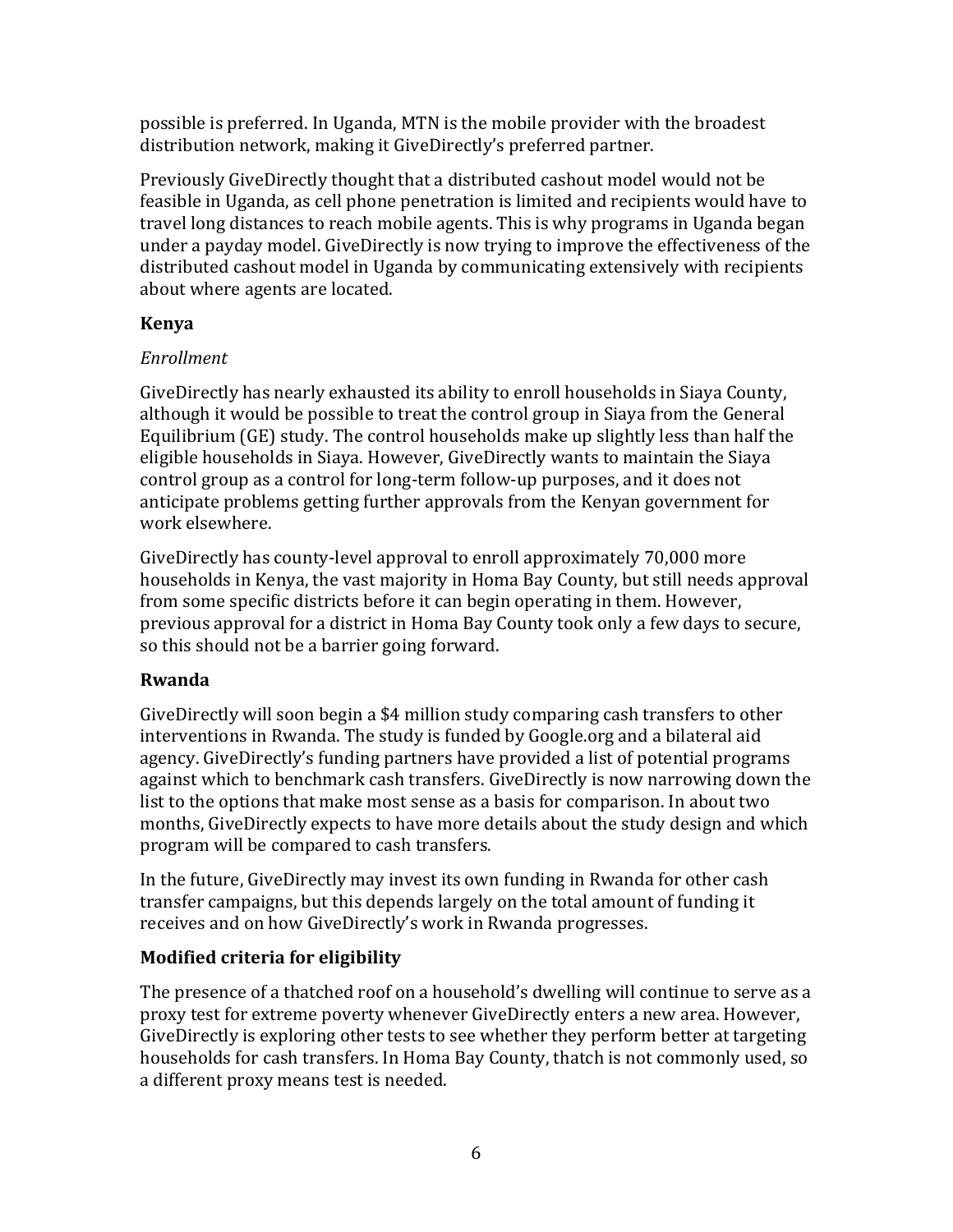GiveDirectly has tested the performance of potential eligibility metrics by examining the internal consistency of their results, as well as comparing metrics to each other and to the GE study baseline data. Community-based targeting (which relies on reports from other community members about a household's status) has not thus far been a strategy that has performed well. GiveDirectly has found that different groups of respondents give very different answers, or that the same respondents will give very different answers on multiple tests.

#### **Trustee and helper system**

To help some recipients obtain their transfers, GiveDirectly has instituted a system of trustees and helpers. A trustee registers for a mobile money or a bank account on behalf of a recipient who cannot do so. This is usually because the recipient does not have a national ID and/or is either very old or too young (as in a child-headed household) to register for a money transfer modality. Trustees are chosen by asking recipient whom they most trust, ideally out of earshot of other family members who might try to take advantage of them. The selection is then validated through discussion with neighbors. GiveDirectly prefers naming trustees who are also transfer recipients, as this reduces any incentive to steal the transfer and GiveDirectly can re-direct the trustee's own transfers if any abuse of the relationship occurs. 

A helper is a position of lower responsibility. Helpers may be chosen for recipients who are very old or blind. The transfer can thus be registered in the recipient's name, but the helper retrieves the transfer or assists the recipient in using the phone. 

#### **Security risks**

#### *Risk of targeting for robbery on cashout days*

Large volumes of cash brought into villages on cashout days, making them a possible target for robbery. However, the banks or mobile money providers that GiveDirectly works with provide armored vehicles, security personnel, and valuable cash handling expertise for the cash out days.

#### *Risk due to increased prominence*

GiveDirectly does not anticipate increased risk of robbery as it becomes better known in the areas where it works. In Siaya in Kenya, GiveDirectly was extremely well known, so it seems unlikely that criminal activity in new areas where GiveDirectly is less recognized would be greater than it was in Siaya. However, likelihood of crime might vary from region to region. GiveDirectly does not consider security risk to be very high in Homa Bay County, but acknowledges that it could be more of a concern in an urban area.

One of the benefits of the distributed cashout model is that it makes it easier to keep recipients' identities secret and therefore limit the potential for robbery. As part of its follow-up procedure, GiveDirectly asks recipients security-related questions,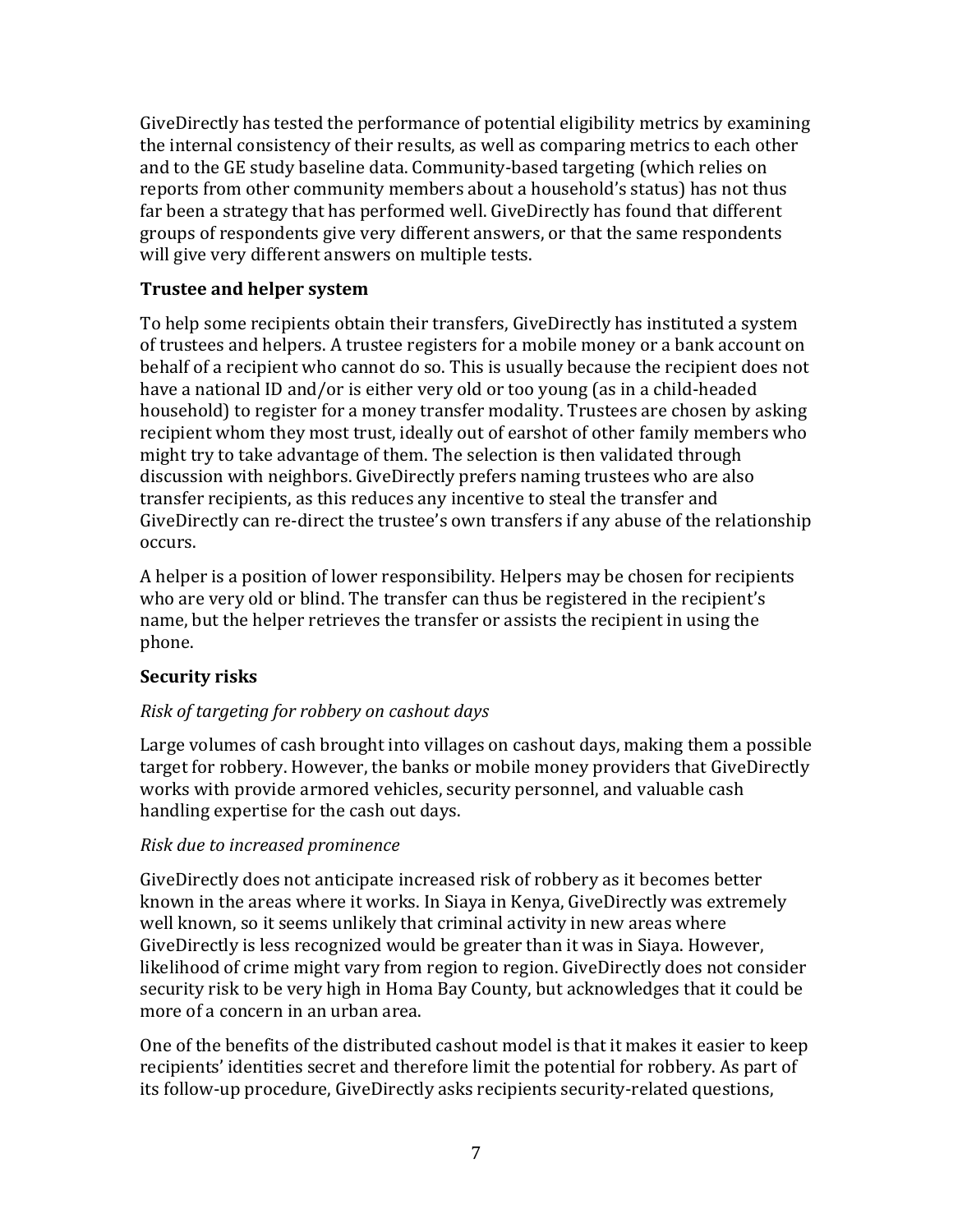such as whether anyone knows that they are recipients and knew when they went to cash out, to monitor security risk.

### *Policy on reimbursing stolen transfers*

When theft of a transfer occurs that is out of GiveDirectly's control, GiveDirectly generally does not reimburse the recipient, although it will try to help recover the money by negotiating with the thief or involving the police or local government.

# **Impact of research studies on GiveDirectly's activities**

### Approach to incorporating research studies

A large number of GiveDirectly's enrollees are now participants in one of several ongoing research studies. The model for some of these studies may be significantly different from GiveDirectly's regular campaigns (i.e., the transfer amounts may be higher or lower). When a study's model deviates significantly from the way GiveDirectly publicly presents its campaigns, GiveDirectly finds an independent source of funding and does not use any retail donations to finance the study. For example, one study was funded entirely by the Rockefeller Foundation. The ideas42 study, which also represented a substantial deviation from GiveDirectly's core model, was also independently funded. Examples of retail donation-funded research projects are the GE study and the forthcoming aspirations study, which both use the model described on GiveDirectly's website.

GiveDirectly is now trying to include all of its recipients in either a study or a learning objective. Learning objectives are internal tests conducted by GiveDirectly in which the standard campaign model is slightly varies. GiveDirectly uses results from learning objective campaigns to gather information about how it might adjust its operating procedures (e.g., experimentation with proxy means tests).

# **Research studies under rolling-campaign model**

The rolling model is preferable in most ways to the discrete-campaign model. It allows GiveDirectly to employ people for longer than a few months at a time, and to operate more as an organization rather than a standalone project.

Though it is not necessarily more difficult to incorporate a study into the rolling model, it does introduce some complexities. The rolling model places some pressure on academics to organize their studies in a way that fits into GiveDirectly's timeline. The sooner an academic team can begin its baseline study, the larger the sample it can use. GiveDirectly may occasionally delay some transfers to help preserve a study's integrity, but generally it prefers not to suspend its activities due to delays by researchers.

The GE study in Siaya is an example of how research studies can affect GiveDirectly's timeline. In that case, GiveDirectly moved more quickly than anticipated, and so had to delay the token transfers for some of its recipients to give the GE team enough time to conduct its baseline survey, which had to be completed before the token transfers were sent. This was a difficult decision, because GiveDirectly does not